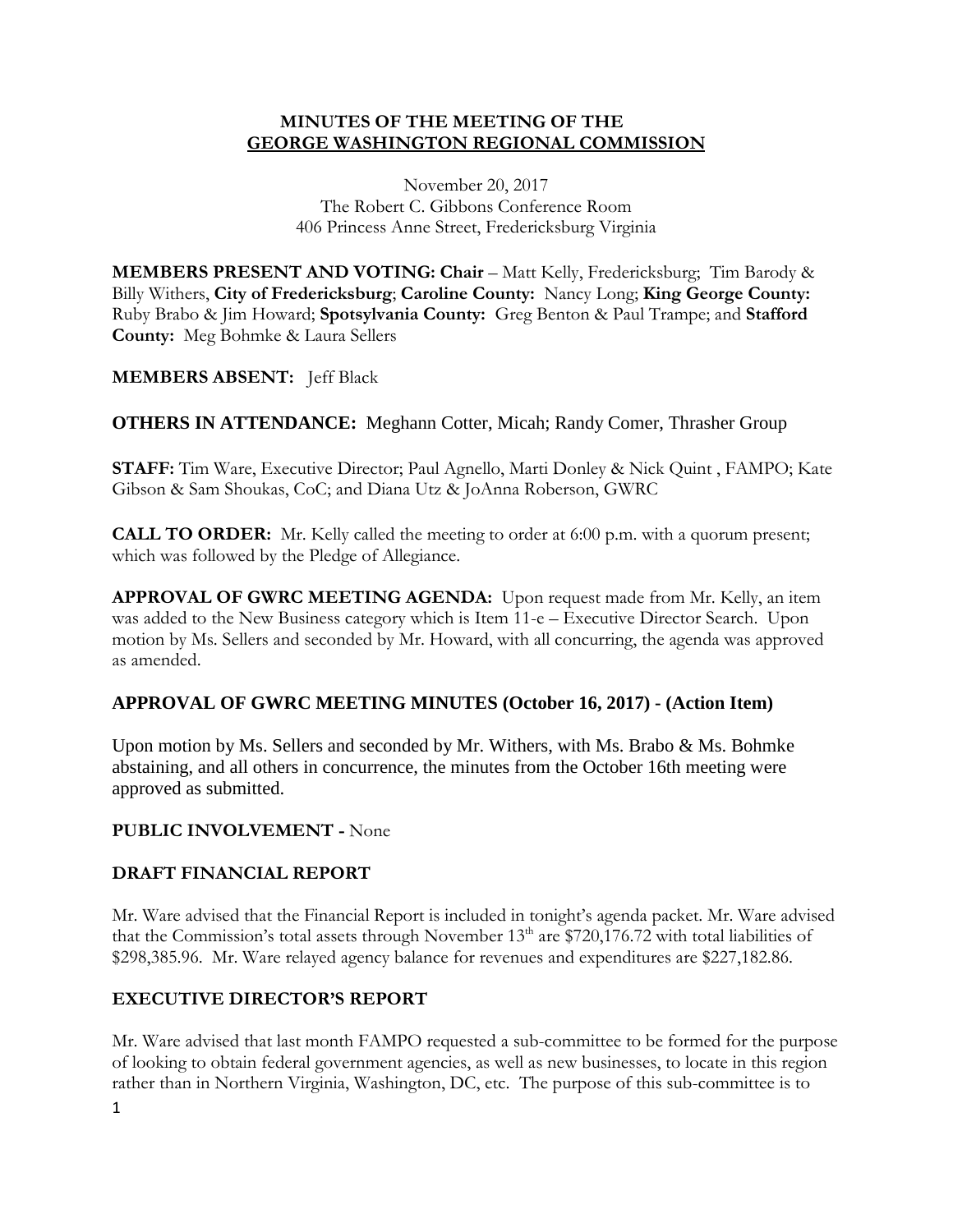look for additional ways of reducing congestion on I-95, Route 301, etc. Mr. Ware stated that each member locality needed to appoint a representative to serve on the sub-committee. The GWRC committee members will be: City of Fredericksburg, Mr. Matt Kelly; County of Caroline, Ms. Nancy Long; County of King George, Ms. Ruby Brabo; County of Spotsylvania, Mr. Paul Trampe & County of Stafford, Ms. Meg Bohmke.

As the possibility of having federal government agencies re-locate to this region this could occur either/or on the I-95 corridor and/or Routes 301/207, both Ms. Brabo and Ms. Long requested that this sub-committee be under the direction of GWRC and not FAMPO. The reason for this request is that the localities of Caroline County & King George County are non-voting members to the FAMPO Policy Committee; however, are voting members on GWRC.

**2017 GWRC Annual Audit** – Mr. Michael Aukamp, Dunham, Aukamp & Rhodes, PLC

Mr. Aukamp advised the Commission's annual audit has been completed. Mr. Aukamp stated they have completed the audits for several years for GWRC and he wanted to thank Mr. Ware & Ms. Bigelow for all of their assistance that is provided to them when the audit is being conducted.

Mr. Aukamp stated he has good news to report in that the audit went very well and all records were intact, accurate, and available as needed. Mr. Aukamp stated there were no issues noted. Mr. Aukmap stated that they provide audits for eight MPO's and the one here runs the smoothest by far.

Mr. Aukamp stated that for several years, the Commission was operating on negative equity and he is happy to report that there is now positive equity that continues being re-accomplished. Mr. Aukamp stated the region received a non-modified rating which showed no gaps within the auditing process.

Mr. Aukamp advised the draft annual report is written by Mr. Ware and he does the best job of any of other PDC's in providing a concise report. Mr. Aukamp advised the net position for the Commission is \$120,000, with a net value of \$80,000 and depreciated assets of \$40,000. This year's positive direct cash flow is \$24,000 compared to \$3,000 last year so is definitely heading in the right direction. Mr. Aukcamp stated the \$24,000 of positive equity equates to approximately one month of equity on hand.

Mr. Aukamp did relay that even though the Commission does not have a lot of equity on hand, as the standard equity available should equate to three months of expenses, however, the Commission has recovered from the years where negative equity existed and continuing the way we are now going we will attain the standard three months of on-hand income/equity.

Upon motion by Ms. Sellers and seconded by Mr. Withers, with all concurring, the 2017 audit was accepted as presented.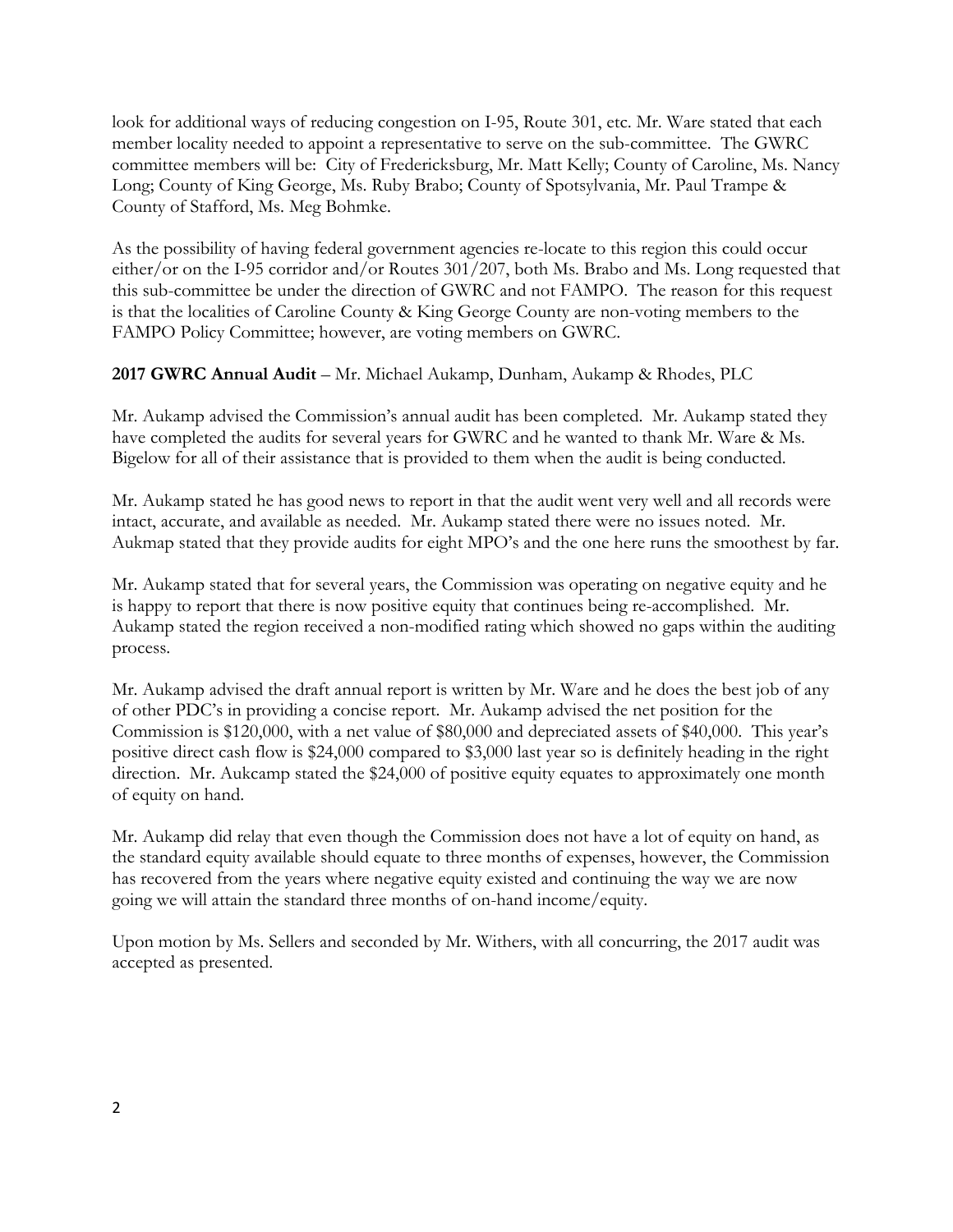#### **OLD BUSINESS**

a.) Draft Regional Legislative Platform – Mr. Tim Ware

Mr. Ware advised that several months ago a presentation was given by Mr. Eldon James in regard to upcoming legislative issues the General Assembly would be considering. Mr. Ware advised that included in tonight's agenda packet is a draft copy of the legislative issues.

Mr. Ware advised that the only significant issue is that the taxing authority and tax reform bill was pulled and will not be presented for consideration in the upcoming General Assembly session. There was committee consent that a request would be made for the executive committee to meet with the legislative board to provide a more collective voice of concerns, requests, etc. to the General Assembly.

Ms. Bohmke distributed a letter from the State Police that was sent to elected officials in the City of Fredericksburg and the Counties of Spotsylvania & Stafford (Caroline & King George were not included because the information did not relate to the rural areas as their staffing needs were in line with where they needed to be).

Ms. Bohmke stated she had met with a captain from the Virginia State Police at a ribbon cutting ceremony in Stafford County. Ms. Bohmke stated that she learned that for 20 years consistently, the Virginia State Police headquarters has received no increase in funding for new positions, etc. Ms. Bohmke advised this region is lowest staffed branch of the State Police and that 45 new positions are needed for this region.

Ms. Bohmke stated it is easy to think that the State Police departments have no impact on the local Sheriff's Departments/Police units. However, this is a serious problem that confronts the region. If the State Police in this region are understaffed by 45 positions, this does in fact fall to the local law enforcement agencies to provide the coverage and assistance needed to fill in these gaps. Ms. Bohmke asked that locality representatives take the letter back to their respective Boards/City Council for consideration as budgets are developed/supported for upcoming years.

b.) Support for Community Initiative to End Unsheltered Homelessness in Planning District 16 – Ms. Kate Gibson

Ms. Gibson advised the Fredericksburg Regional Continuum of Care plan for ending unsheltered homelessness in PD16 is being presented to the Commission for endorsement consideration. Ms. Gibson advised the Plan has been submitted and endorsed by the City of Fredericksburg. Presentation has been given to the King George Board of Supervisors and a presentation is scheduled to be made to the Spotsylvania Board of Supervisors on November 28<sup>th</sup>. Ms. Gibson stated that at this time no presentation dates have been scheduled for either Caroline or Stafford counties.

Ms. Gibson advised that unsheltered homelessness in PD16 relates to those who are sleeping outside, in tents, in cars, or any other place not meant for habitation. Ms. Gibson relayed there are four components in the plan that include: identifying all unsheltered persons (this goal is on task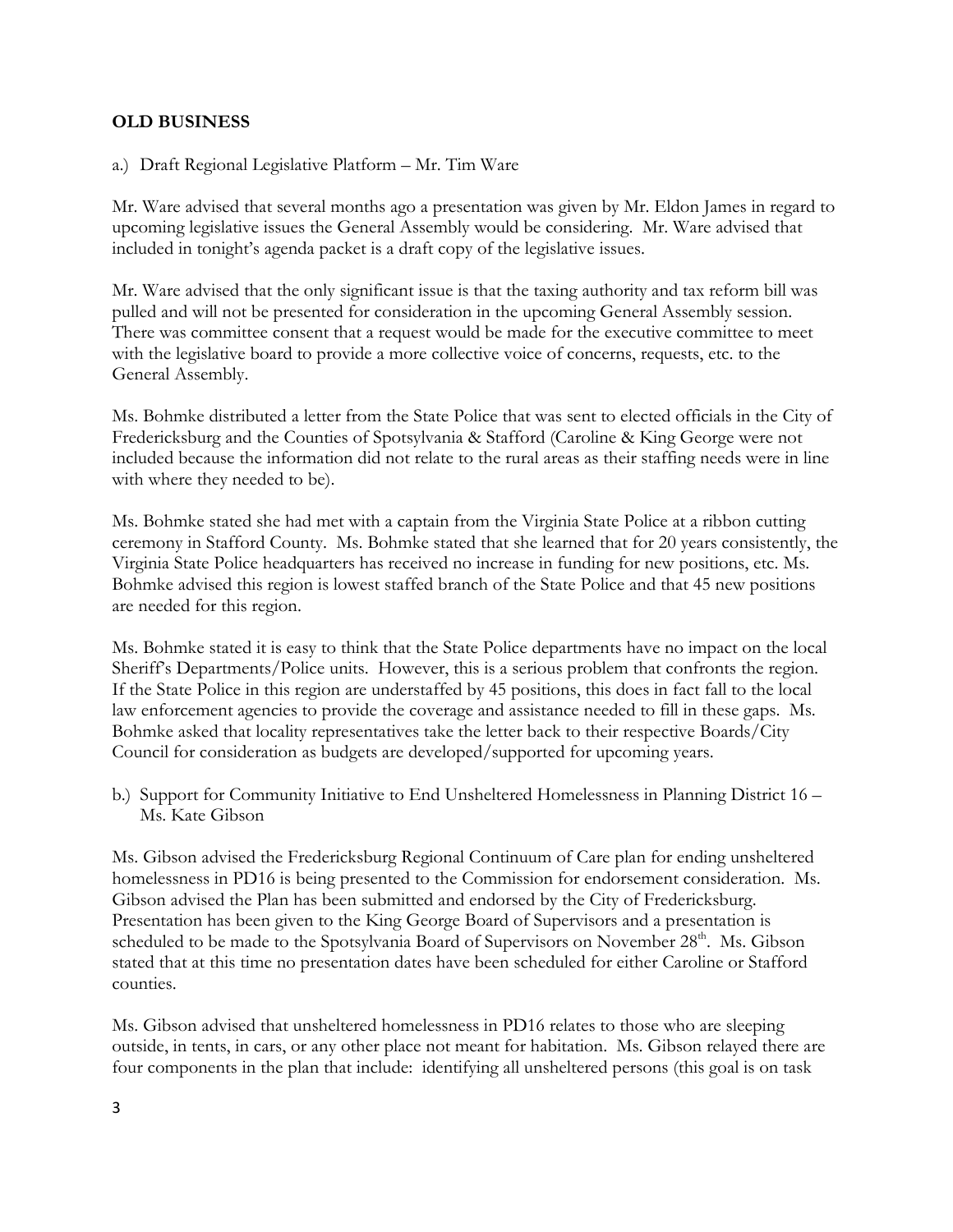with the annual point in time counts that are completed within the region); shelter (providing immediate access to shelters – this goal is working and is on-going); re-housing (having funding and programs in place that provides an opportunity for a homeless citizen to move back into permanent housing within 30 days; & prevention of new episodes of homelessness.

Ms. Gibson advised that to date, 93 citizens have been re-housed; however, the regional need is affordable housing available for 365 citizens. Ms. Gibson advised that there is an 81% success rate of persons re-housed through RRH or PSH that do not return to homelessness within two years and these are for citizens who have been homeless for some time so the program is successful.

Ms. Gibson stated that additional funding for housing is a viable solution; however, does require increased funding being allocated. Ms. Gibson stated the current system of emergency re-housing in shelters, etc. will continue and the current system will be enhanced.

Ms. Gibson advised there are three pieces to the re-housing portion of the plan that include the following:

Housing locations – help citizens find a place to live Housing subsidy – help citizens with security deposits/rent Case Management – help citizens maintain housing stability

Ms. Gibson advised that if funding is approved, GWRC would become the fiscal agent; however, each individual jurisdiction would determine whether funding would occur. Ms. Brabo stated at this time, the King George Board of Supervisors has not endorsed because it is felt their homeless population is sufficiently being services by the county's social service department.

Mr. Kelly stated that several meetings ago a presentation was given to the Commission and at that time the Thurman Brisben Shelter was also in opposition of the re-housing program. Mr. Kelly asked if these feelings still exist.

Ms. Gibson advised the Board of Directors at Thurman Brisben have now endorsed an initiative of support for the program as long as the funding remains separate and apart from the funding allocated to emergency shelters.

Ms. Gibson advised the funding requested would be for a two-year period of time. Ms. Sellers asked if funding is approved for year one are you automatically committed to funding for year two. Ms. Gibson stated that approval of both years would make the region more competitive and potentially allow for more grants to be awarded, etc. but if funding for only a year is approved, the program timeframes would need to be re-adjusted. Mr. Kelly stated the request for two years is a recommendation only and a locality would not be committed to the funding in year two.

Ms. Gibson provided the following program details:

Year  $1$  – Initial infusion to re-house 73 unsheltered persons  $= $484.700$ (This figure includes housing locations, short-term housing subsidy (RRH)), long-term housing subsidy (PSH) & case management)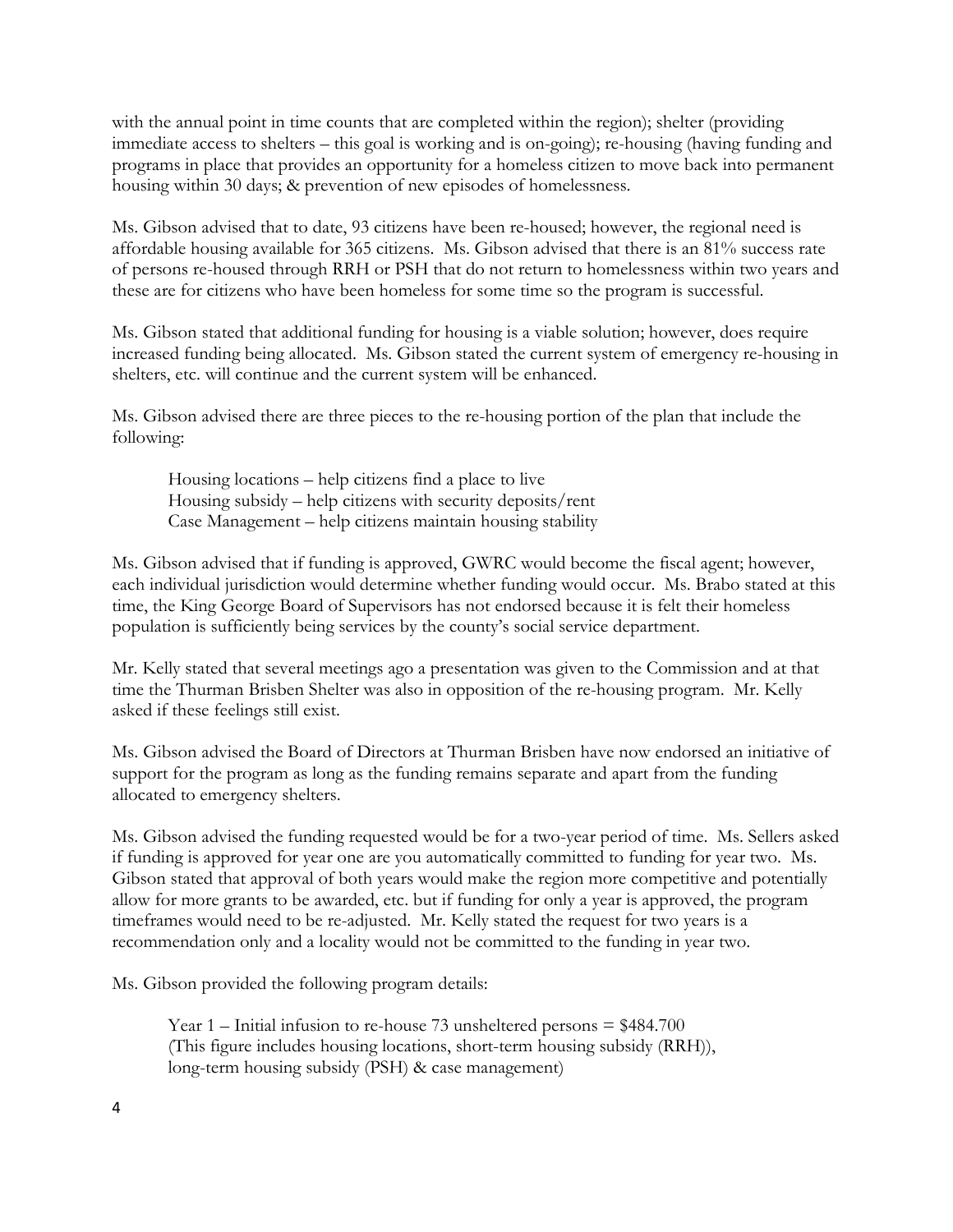Year 2 – Ongoing Resources to re-house 34 unsheltered person & maintain 26 PSH units  $= $416,000$ 

Ms. Gibson advised the CoC proposal for consideration is as follows:

Part 1 – Community Challenge (to house as many unsheltered persons as possible within the first 100 days in FY2019)

Part 2 – On-going Initiative (over 2 fiscal years and beyond) Obtain & sustain functional ends to unsheltered homelessness) Beginning in FY2019, FY2020 and beyond

Ms. Long asked what is our success rate from last year. Ms. Gibson stated the program so far is doing well; however, as this plan, if approved, would not begin until FY2019, no initiatives on data are available or started at this point. Ms. Gibson advised though localities would be kept apprised after the plan was implemented.

Mr. Benton asked what happens to the program if smaller portions of funding requested is actually received. Ms. Gibson stated the programs would still continue; however, decisions would need to be made on scaling back the goals and serving fewer citizens. Mr. Benton asked what will happen to the funding currently approved that is distributed to Micah, Thurman Brisben, etc. Ms. Gibson stated these funding sources to the designated entities would remain in place and one would not compete as this program would be a new and additional funded program.

Ms. Sellers asked if landlords have been identified throughout the region that will provide housing for \$600.00 a month. Both Ms. Gibson & Ms. Cotter (Micah) stated that each jurisdiction has identified landlords on board – whether they are single family homes or whether they are rates based on a four-bedroom house that accommodates up to four residents.

Mr. Withers asked how qualifications are made on last permanent address because unfortunately for the City, citizens are in hotels/shelters because they need to be available to amenities such as job sites, public transportation, etc. and these residents may only have been housed in the city for a short period of time.

Ms. Gibson concurred this is a situation they deal with regularly and last permanent addresses are coded differently from program to program; however, this program determines last permanent address by the zip code of where last home was. Ms. Gibson stated this is a hard factor to perfect as the population is transient. Ms. Gibson stated that efforts are continually being made in fine-tuning this component.

Mr. Kelly stated endorsement of the program could begin as a pilot program with regional consent and allow it to grow from here. Mr. Kelly asked if RACSB is in support of the program. Ms. Gibson stated this is the beauty of the program because it takes what is already ongoing to a higher level and that the CoC is aware of the initiatives. Ms. Gibson stated that shelter funding is leveled out and it is still important to provide funding for the shelters; however, need additional resources if the homelessness goal is to be achieved.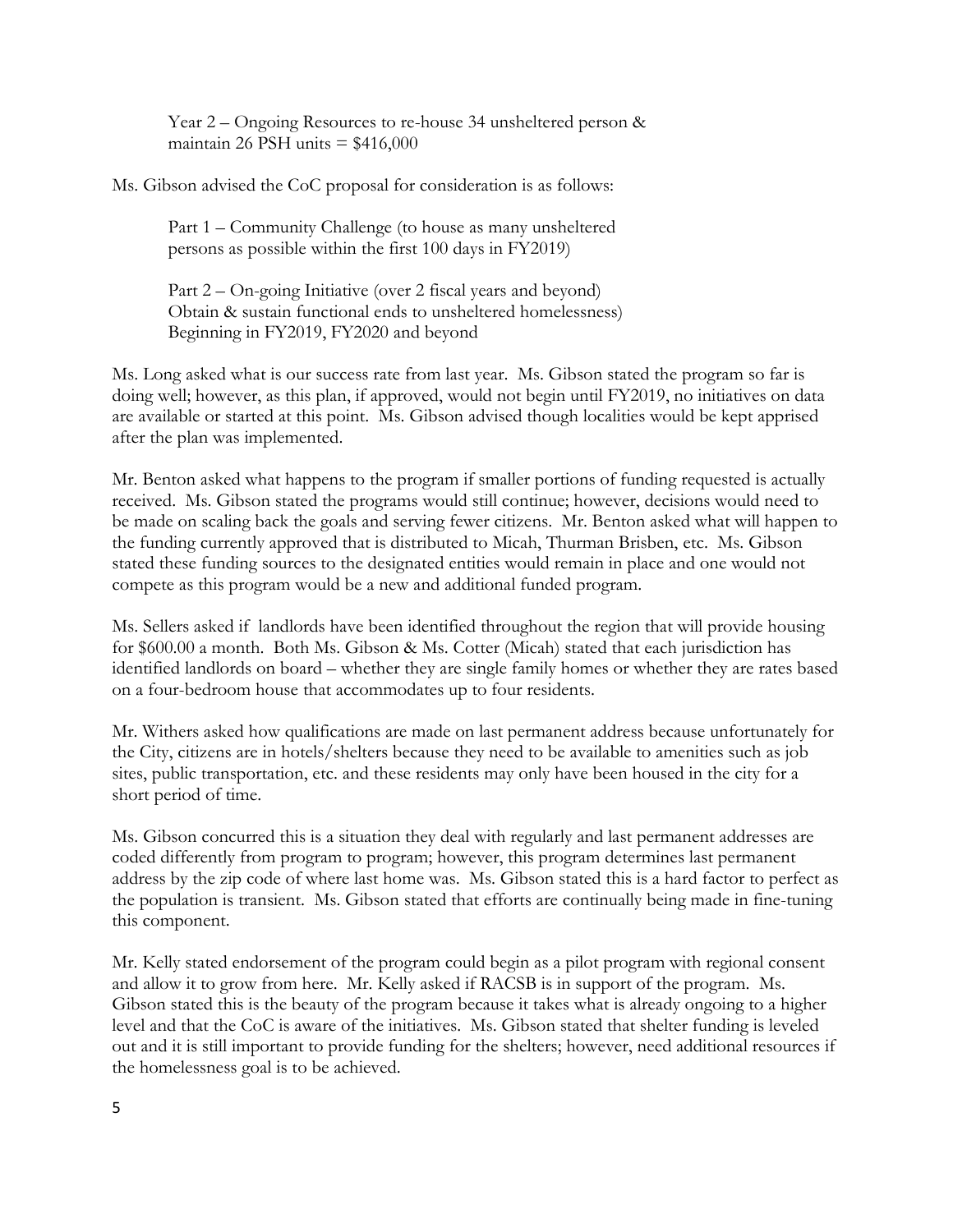Mr. Kelly requested the program/plan be taken back to the respective Boards and have the item again on the January agenda. This will then give time for the localities to voice their opinions accordingly. Mr. Kelly stated that it may be helpful if a presentation can be given to localities that does provide success rates as to how re-sheltering here and other places has in fact proven to be effective and less costly. Mr. Kelly reiterated that he felt this is a regional issue and would like to see the program set-up as a pilot program if nothing else. The pilot program could establish program, goals, etc. from a regional perspective and even if not approved for funding this year could be ongoing on a regional "wish" list.

Mr. Kelly stated that as of now there does not appear to be regional consent; the City has endorsed; King George has had presentation and has voted not to support; presentation is scheduled for next week with Spotsylvania; and presentations waiting to be scheduled in both Caroline & Stafford counties. (Ms. Long advised that this initiative was in fact supported by Caroline County last year and appears as of now to have support again this year).

Resolution No. 18-03, Issuing Support Community Initiative to End Unsheltered Homelessness in Planning District 16.

There was no action taken at the November GWRC meeting as this matter has been taken back for additional presentation and discussion to the respective local Boards of Supervisors/City Council. The Resolution will be added to the January agenda for discussion/endorsement.

c.) Approval of GWRC Resolution No. 18-04, Approving the Selection of the Berkley Group and the Thrasher Group to Provide the George Washington Regional Commission Ono-Call Planning Services – Mr. Tim Ware

Mr. Ware advised that Resolution no. 18-04 is asking support for renewal of the Commission's oncall consultants to include proposals from both the Berkley Group and the Thrasher Group. Ms. Bohmke asked how much funding allocated to be awarded to the consultants. Mr. Ware stated the consultants remain on call; however, are only utilized as needed. Mr. Ware stated the budgeted amount for on-call consultant fees is \$100,000; however, in the past, the Commission has only expended up \$30,000 for services as needed.

Upon motion by Mr. Withers and seconded by Ms. Sellers, with all concurring, Resolution No. 18-04 was endorsed by GWRC at the November 20<sup>th</sup> GWRC Commission meeting.

#### **NEW BUSINESS**

a.) Approval of GWRC Resolution No. 18-05, in Support of King George County's Revenue Sharing Program Request for the King George Middle School Turn Lane Project – Mr. Tim Ware

Mr. Ware advised that upon request from King George County, it is requested that the Commission endorse Resolution No. 18-05 which is supporting revenue sharing project funding for turn lanes at King George Middle School.